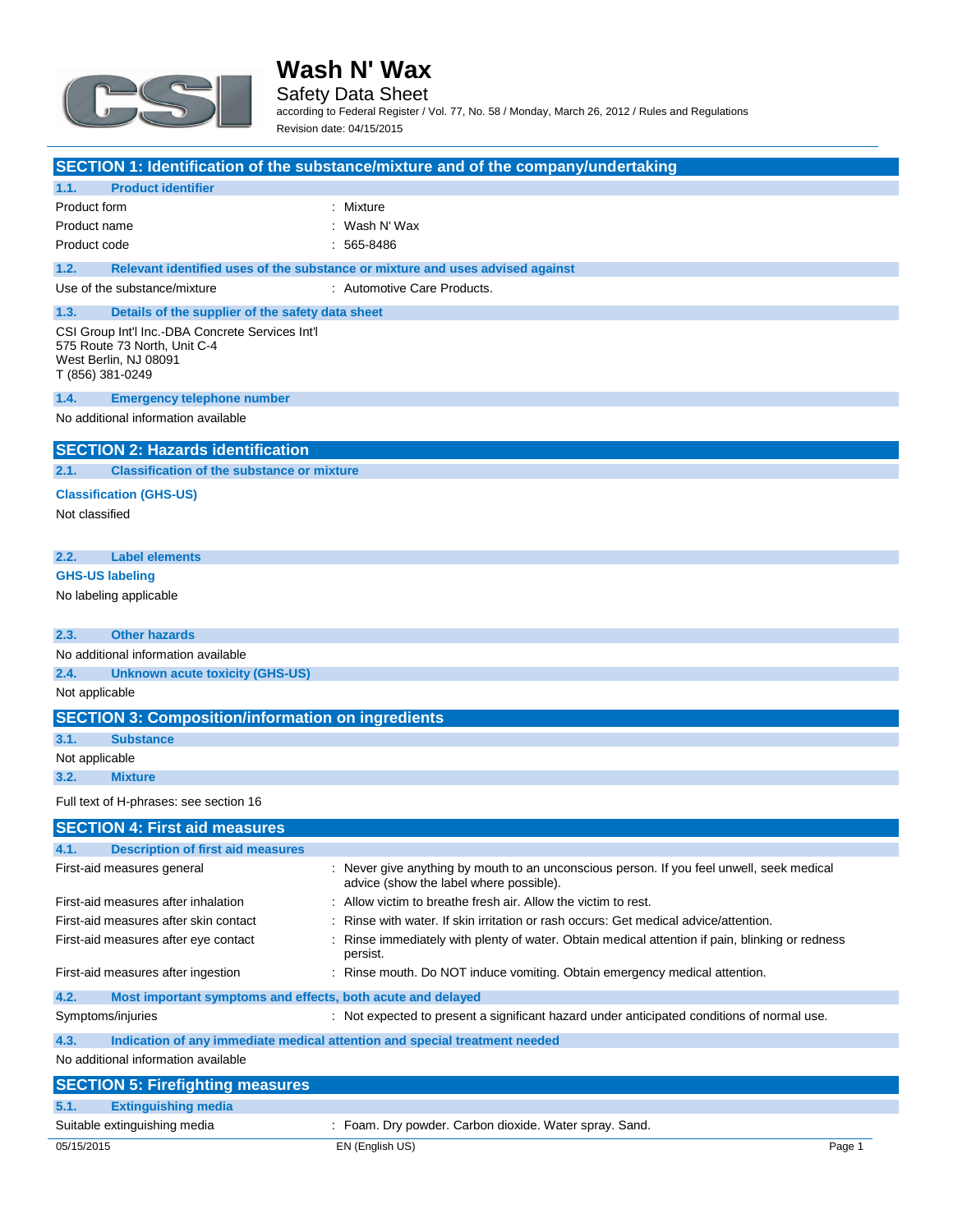| <b>Safety Data Sheet</b><br>according to Federal Register / Vol. 77, No. 58 / Monday, March 26, 2012 / Rules and Regulations |                                                                                                                                                                                                              |
|------------------------------------------------------------------------------------------------------------------------------|--------------------------------------------------------------------------------------------------------------------------------------------------------------------------------------------------------------|
| Unsuitable extinguishing media                                                                                               | : Do not use a heavy water stream.                                                                                                                                                                           |
| 5.2.<br>Special hazards arising from the substance or mixture                                                                |                                                                                                                                                                                                              |
| No additional information available                                                                                          |                                                                                                                                                                                                              |
| 5.3.<br><b>Advice for firefighters</b>                                                                                       |                                                                                                                                                                                                              |
| Firefighting instructions                                                                                                    | : Use water spray or fog for cooling exposed containers. Exercise caution when fighting any<br>chemical fire. Prevent fire-fighting water from entering environment.                                         |
| Protection during firefighting                                                                                               | : Do not enter fire area without proper protective equipment, including respiratory protection.                                                                                                              |
| <b>SECTION 6: Accidental release measures</b>                                                                                |                                                                                                                                                                                                              |
| 6.1.                                                                                                                         | Personal precautions, protective equipment and emergency procedures                                                                                                                                          |
| 6.1.1.<br>For non-emergency personnel                                                                                        |                                                                                                                                                                                                              |
| Emergency procedures                                                                                                         | : Evacuate unnecessary personnel.                                                                                                                                                                            |
| 6.1.2.<br>For emergency responders                                                                                           |                                                                                                                                                                                                              |
| Protective equipment                                                                                                         | : Equip cleanup crew with proper protection.                                                                                                                                                                 |
| Emergency procedures                                                                                                         | : Ventilate area.                                                                                                                                                                                            |
| 6.2.<br><b>Environmental precautions</b>                                                                                     |                                                                                                                                                                                                              |
|                                                                                                                              | Prevent entry to sewers and public waters. Notify authorities if liquid enters sewers or public waters.                                                                                                      |
| 6.3.<br>Methods and material for containment and cleaning up                                                                 |                                                                                                                                                                                                              |
| Methods for cleaning up                                                                                                      | : Soak up spills with inert solids, such as clay or diatomaceous earth as soon as possible. Collect<br>spillage. Store away from other materials.                                                            |
| 6.4.<br><b>Reference to other sections</b>                                                                                   |                                                                                                                                                                                                              |
| See Heading 8. Exposure controls and personal protection.                                                                    |                                                                                                                                                                                                              |
| <b>SECTION 7: Handling and storage</b>                                                                                       |                                                                                                                                                                                                              |
| 7.1.<br><b>Precautions for safe handling</b>                                                                                 |                                                                                                                                                                                                              |
| Precautions for safe handling                                                                                                | : Wash hands and other exposed areas with mild soap and water before eating, drinking or<br>smoking and when leaving work. Provide good ventilation in process area to prevent formation<br>of vapor.        |
| 7.2.<br>Conditions for safe storage, including any incompatibilities                                                         |                                                                                                                                                                                                              |
| Storage conditions                                                                                                           | : Keep only in the original container in a cool, well ventilated place away from heat, hot surfaces,<br>sparks, open flame and other ignition sources. No smoking. Keep container closed when not in<br>use. |
| Incompatible products                                                                                                        | Strong bases. Strong acids.<br>÷                                                                                                                                                                             |
| Incompatible materials                                                                                                       | Sources of ignition. Direct sunlight.                                                                                                                                                                        |
| <b>Specific end use(s)</b><br>7.3.                                                                                           |                                                                                                                                                                                                              |
| No additional information available                                                                                          |                                                                                                                                                                                                              |
| <b>SECTION 8: Exposure controls/personal protection</b>                                                                      |                                                                                                                                                                                                              |
| 8.1.<br><b>Control parameters</b>                                                                                            |                                                                                                                                                                                                              |
| Mach All May                                                                                                                 |                                                                                                                                                                                                              |

| Wash N' Wax  |                |  |
|--------------|----------------|--|
| <b>ACGIH</b> | Not applicable |  |
| <b>OSHA</b>  | Not applicable |  |

| 8.2.<br><b>Exposure controls</b> |                                                                                  |
|----------------------------------|----------------------------------------------------------------------------------|
| Personal protective equipment    | : Avoid all unnecessary exposure. No special requirements.                       |
|                                  |                                                                                  |
| Hand protection                  | : Wear protective gloves/eye protection/face protection protective gloves. None. |
| Eye protection                   | : Chemical goggles or safety glasses. None.                                      |
| Respiratory protection           | : Wear appropriate mask. No special requirements.                                |
| Other information                | : Do not eat, drink or smoke during use.                                         |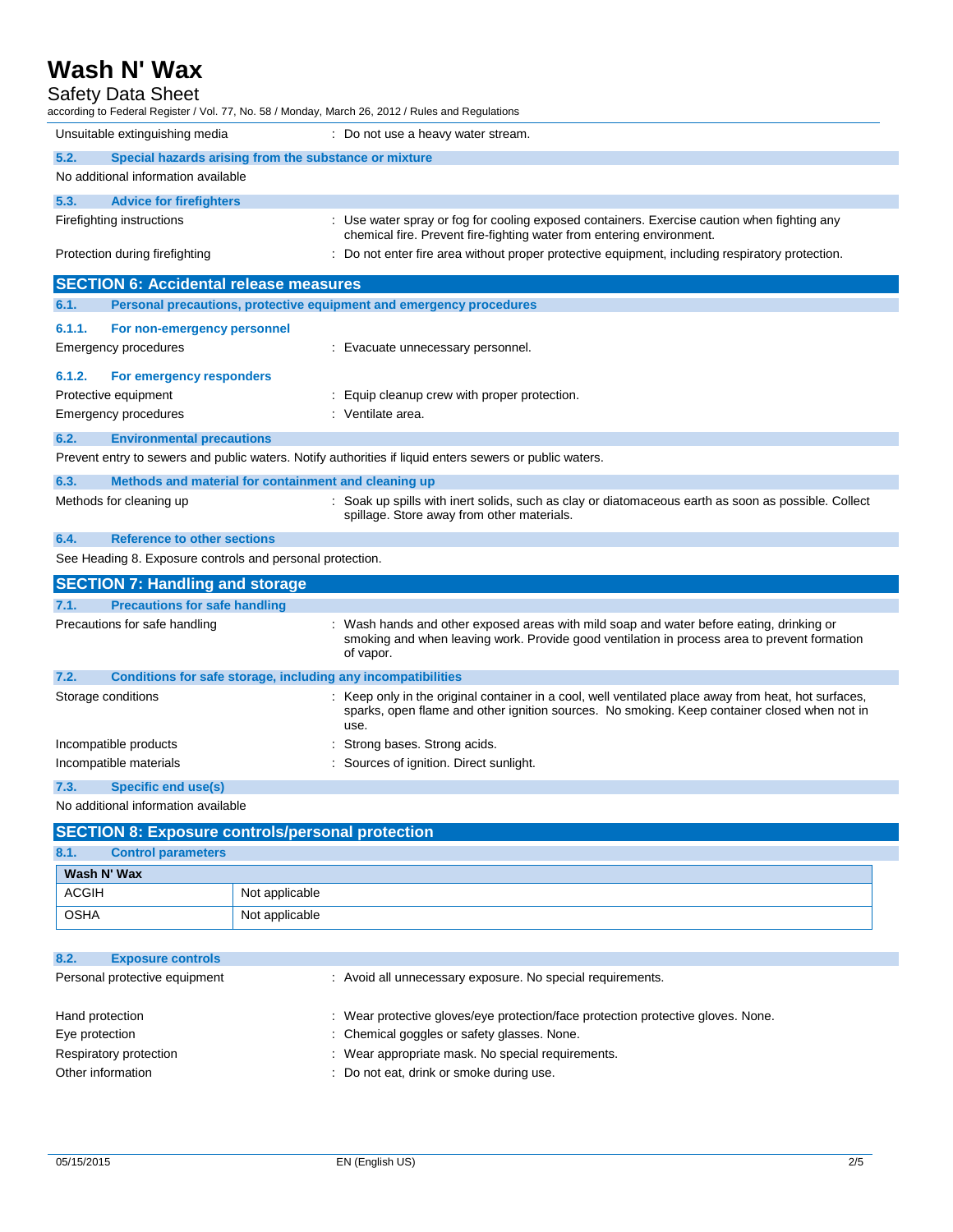Safety Data Sheet

according to Federal Register / Vol. 77, No. 58 / Monday, March 26, 2012 / Rules and Regulations

| <b>SECTION 9: Physical and chemical properties</b>            |                                                                                                                 |  |  |
|---------------------------------------------------------------|-----------------------------------------------------------------------------------------------------------------|--|--|
| Information on basic physical and chemical properties<br>9.1. |                                                                                                                 |  |  |
| Physical state                                                | : Liquid                                                                                                        |  |  |
| Color                                                         | $:$ milky                                                                                                       |  |  |
| Odor                                                          | : ammonia odor                                                                                                  |  |  |
| Odor threshold                                                | : No data available                                                                                             |  |  |
| pH                                                            | : 9                                                                                                             |  |  |
| Melting point                                                 | : No data available                                                                                             |  |  |
| Freezing point                                                | : No data available                                                                                             |  |  |
| Boiling point                                                 | : 212 - 220 °F                                                                                                  |  |  |
| Flash point                                                   | : No data available                                                                                             |  |  |
| Relative evaporation rate (butyl acetate=1)                   | : No data available                                                                                             |  |  |
| Flammability (solid, gas)                                     | : No data available                                                                                             |  |  |
| <b>Explosion limits</b>                                       | : No data available                                                                                             |  |  |
| <b>Explosive properties</b>                                   | : No data available                                                                                             |  |  |
| Oxidizing properties                                          | : No data available                                                                                             |  |  |
| Vapor pressure                                                | : No data available                                                                                             |  |  |
| Relative density                                              | : 1.016                                                                                                         |  |  |
| Relative vapor density at 20 °C                               | Same as water                                                                                                   |  |  |
| Solubility                                                    | Soluble in water.                                                                                               |  |  |
|                                                               | Water: Solubility in water of component(s) of the mixture :<br>•: •: •: 103 g/100ml •: 42 g/100ml •: 66 g/100ml |  |  |
| Log Pow                                                       | : No data available                                                                                             |  |  |
| Log Kow                                                       | No data available                                                                                               |  |  |
| Auto-ignition temperature                                     | : No data available                                                                                             |  |  |
| Decomposition temperature                                     | : No data available                                                                                             |  |  |
| Viscosity                                                     | : No data available                                                                                             |  |  |
| Viscosity, kinematic                                          | : No data available                                                                                             |  |  |
| Viscosity, dynamic                                            | : No data available                                                                                             |  |  |
| <b>Other information</b><br>9.2.                              |                                                                                                                 |  |  |
| No additional information available                           |                                                                                                                 |  |  |
| <b>SECTION 10: Stability and reactivity</b>                   |                                                                                                                 |  |  |
| 10.1.<br><b>Reactivity</b>                                    |                                                                                                                 |  |  |
| No additional information available                           |                                                                                                                 |  |  |
| 10.2.<br><b>Chemical stability</b>                            |                                                                                                                 |  |  |
| Stable under normal conditions. Not established.              |                                                                                                                 |  |  |
| 10.3.<br><b>Possibility of hazardous reactions</b>            |                                                                                                                 |  |  |
| Not established.                                              |                                                                                                                 |  |  |
| 10.4.<br><b>Conditions to avoid</b>                           |                                                                                                                 |  |  |
| Direct sunlight. Extremely high or low temperatures.          |                                                                                                                 |  |  |
| 10.5.<br><b>Incompatible materials</b>                        |                                                                                                                 |  |  |
| Strong acids. Strong bases.                                   |                                                                                                                 |  |  |
| <b>Hazardous decomposition products</b><br>10.6.              |                                                                                                                 |  |  |
| Fume. Carbon monoxide. Carbon dioxide.                        |                                                                                                                 |  |  |
|                                                               |                                                                                                                 |  |  |
| <b>Information on toxicological effects</b><br>11.1.          |                                                                                                                 |  |  |
| <b>SECTION 11: Toxicological information</b>                  |                                                                                                                 |  |  |

| Acute toxicity            | : Not classified |
|---------------------------|------------------|
| Skin corrosion/irritation | : Not classified |
|                           | pH: 9            |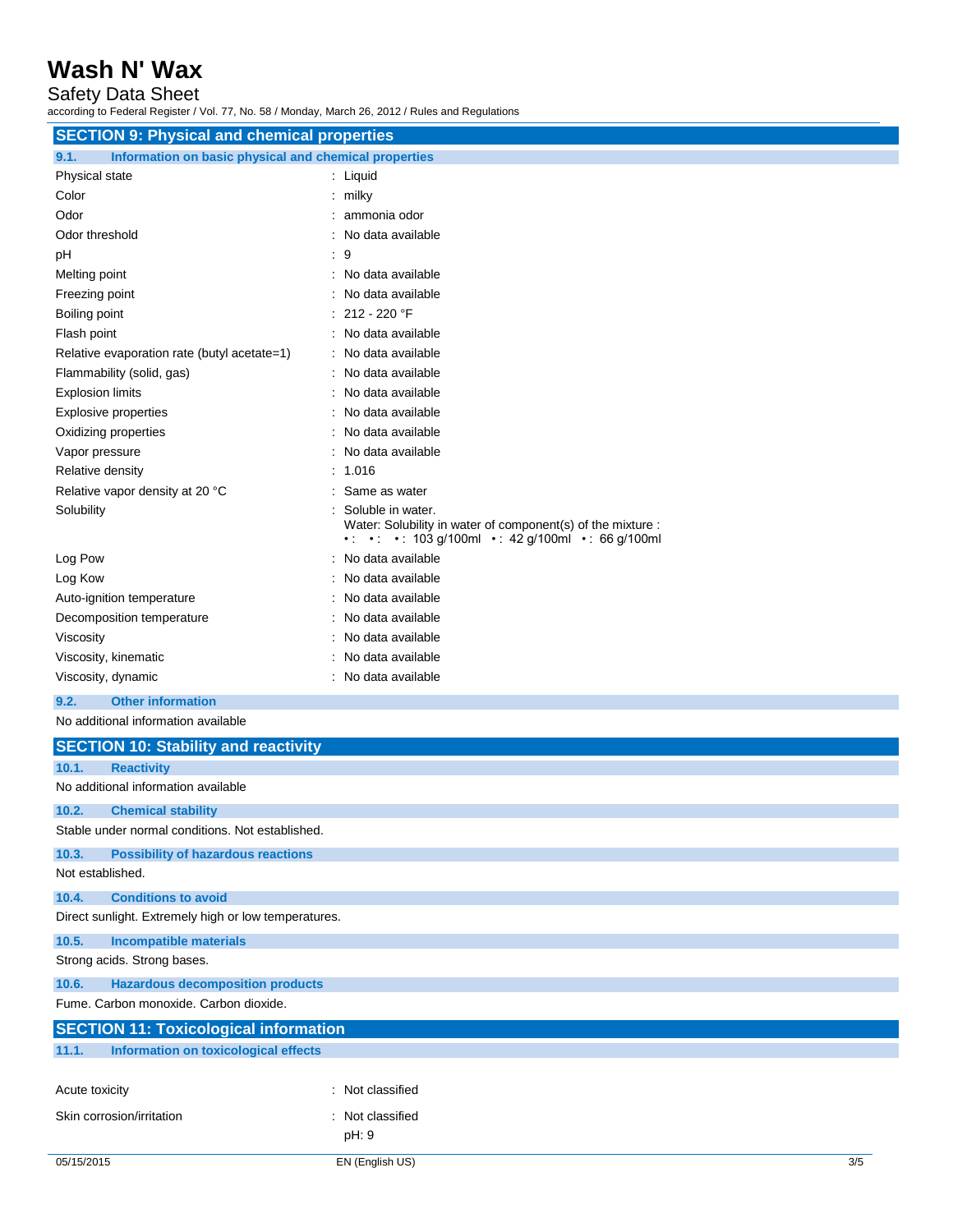Safety Data Sheet

according to Federal Register / Vol. 77, No. 58 / Monday, March 26, 2012 / Rules and Regulations

| Serious eye damage/irritation                                             | : Not classified<br>pH: 9                                           |
|---------------------------------------------------------------------------|---------------------------------------------------------------------|
| Respiratory or skin sensitization<br>Germ cell mutagenicity               | : Not classified<br>: Not classified                                |
| Carcinogenicity                                                           | : Not classified                                                    |
| Reproductive toxicity<br>Specific target organ toxicity (single exposure) | : Not classified<br>: Not classified                                |
| Specific target organ toxicity (repeated<br>exposure)                     | : Not classified                                                    |
| Aspiration hazard                                                         | : Not classified                                                    |
| Potential Adverse human health effects and<br>symptoms                    | : Based on available data, the classification criteria are not met. |

|                                                                     | <b>SECTION 12: Ecological information</b>  |                                                                         |
|---------------------------------------------------------------------|--------------------------------------------|-------------------------------------------------------------------------|
| <b>Toxicity</b><br>12.1.                                            |                                            |                                                                         |
| No additional information available                                 |                                            |                                                                         |
| 12.2.                                                               | <b>Persistence and degradability</b>       |                                                                         |
| Wash N' Wax                                                         |                                            |                                                                         |
| Persistence and degradability                                       |                                            | Not established.                                                        |
| 12.3.                                                               | <b>Bioaccumulative potential</b>           |                                                                         |
| Wash N' Wax                                                         |                                            |                                                                         |
| Bioaccumulative potential                                           |                                            | Not established.                                                        |
| <b>Mobility in soil</b><br>12.4.                                    |                                            |                                                                         |
| No additional information available                                 |                                            |                                                                         |
|                                                                     |                                            |                                                                         |
| 12.5.                                                               | <b>Other adverse effects</b>               |                                                                         |
| Effect on the global warming                                        |                                            | : No known ecological damage caused by this product.                    |
| Other information                                                   |                                            | : Avoid release to the environment.                                     |
|                                                                     | <b>SECTION 13: Disposal considerations</b> |                                                                         |
| 13.1.                                                               | <b>Waste treatment methods</b>             |                                                                         |
| Waste disposal recommendations                                      |                                            | Dispose in a safe manner in accordance with local/national regulations. |
| Ecology - waste materials                                           |                                            | : Avoid release to the environment.                                     |
|                                                                     | <b>SECTION 14: Transport information</b>   |                                                                         |
| <b>Department of Transportation (DOT)</b><br>In accordance with DOT |                                            |                                                                         |

| In accordance with DOT        |                                         |
|-------------------------------|-----------------------------------------|
| Not regulated for transport   |                                         |
| <b>Additional information</b> |                                         |
| Other information             | No supplementary information available. |

## **ADR**

No additional information available

**Transport by sea** No additional information available

## **Air transport** No additional information available **SECTION 15: Regulatory information 15.1. US Federal regulations** No additional information available